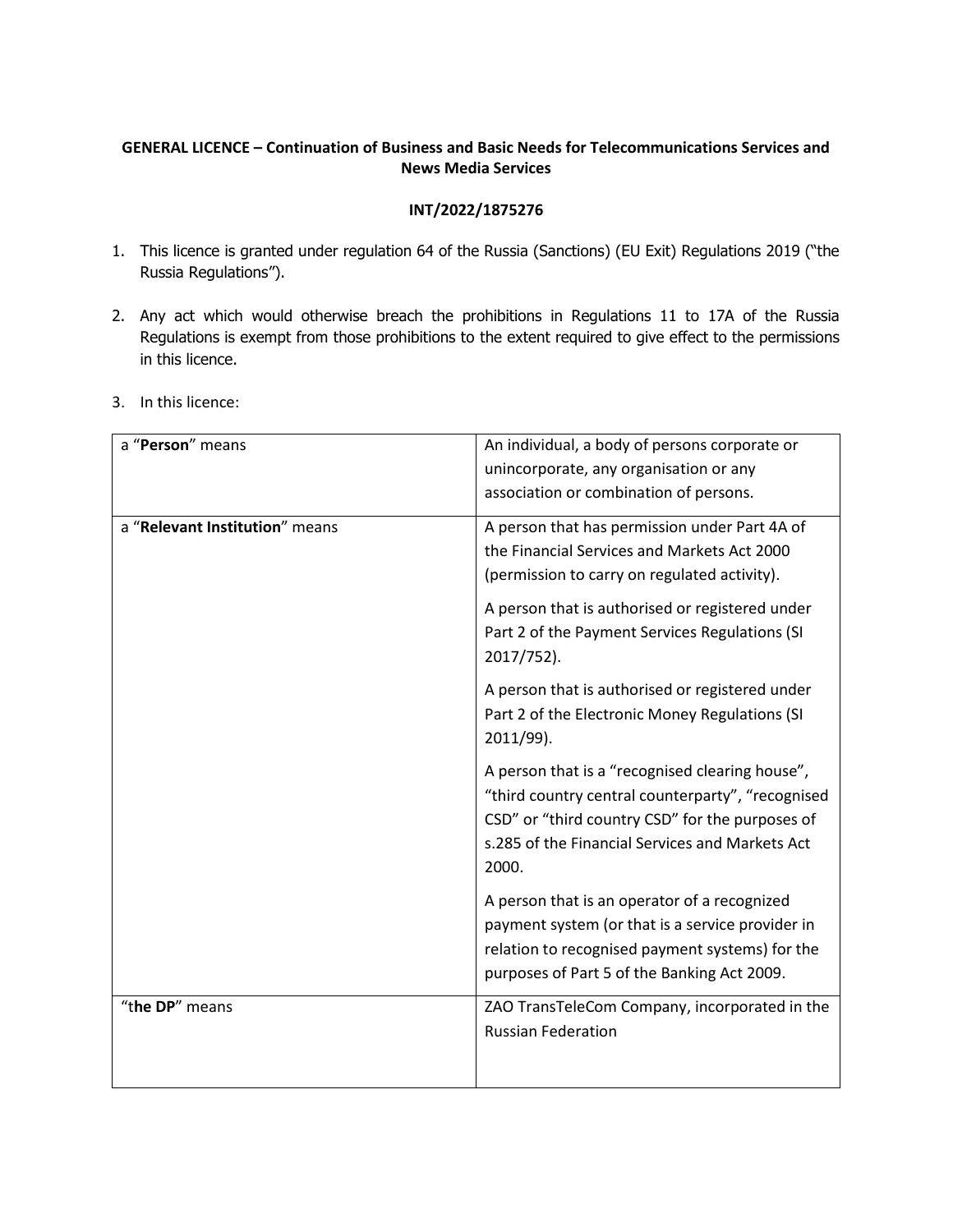| "Civilian Telecommunications Services" means   | either an "electronic communication network" or   |
|------------------------------------------------|---------------------------------------------------|
|                                                | "electronic communications service" as defined    |
|                                                | by Section 32 of the Communications Act 2003      |
|                                                | that is used for civilian purposes. For the       |
|                                                | avoidance of doubt this does not include any      |
|                                                | News Media Services as defined below.             |
| "a designated Credit or Financial Institution" | Any credit or financial institution designated    |
| means                                          | under Regulation 5 of the Russia Regulations      |
| "News Media Services" means                    | News reporting and journalistic services involved |
|                                                | in the reporting of news and current affairs by a |
|                                                | recognised news publisher                         |

### *Permissions: Civilian Telecommunications Services*

- 4. Under this licence, subject to the conditions below:
	- 4.1. Subject to the proviso below, a Person, other than a Person designated under Regulation 5 of the Russia Regulations, may continue business operations involving the provision of Civilian Telecommunication Services including, but not limited to:
		- 4.1.1. Payments to or from the DP under any contracts or other obligations between such Person and the DP;
		- 4.1.2. Payments to or from any third party necessary to the continuation of any such contracts or other obligations between such Person and the DP, including payments to, from or via a designated Credit or Financial Institution;
		- 4.1.3. Any activity reasonably necessary to effect the receipt or provision of Civilian Telecommunications Services from the DP;

*provided that* any such third party referred to above is not a Person designated under Regulation 5 of the Russia regulations.

- 4.2. A Relevant Institution may process payments made in accordance with paragraphs 4.1.1- 4.1.3 above.
- 4.3. **For the purposes of this Paragraph 4 only**, a "Person designated under Regulation 5 of the Russia Regulations" shall not include the DP.

### *Permissions: News Media Services*

- 5. Under this licence, subject to the conditions below:
	- 5.1. Subject to the proviso below, a Person, other than a Person designated under Regulation 5 of the Russia Regulations, may continue business operations involving the provision of News Media Services including, but not limited to:
		- 5.1.1. Payments to, from or via a designated Credit or Financial Institution including for the payment of salaries, invoices or fees to third parties;